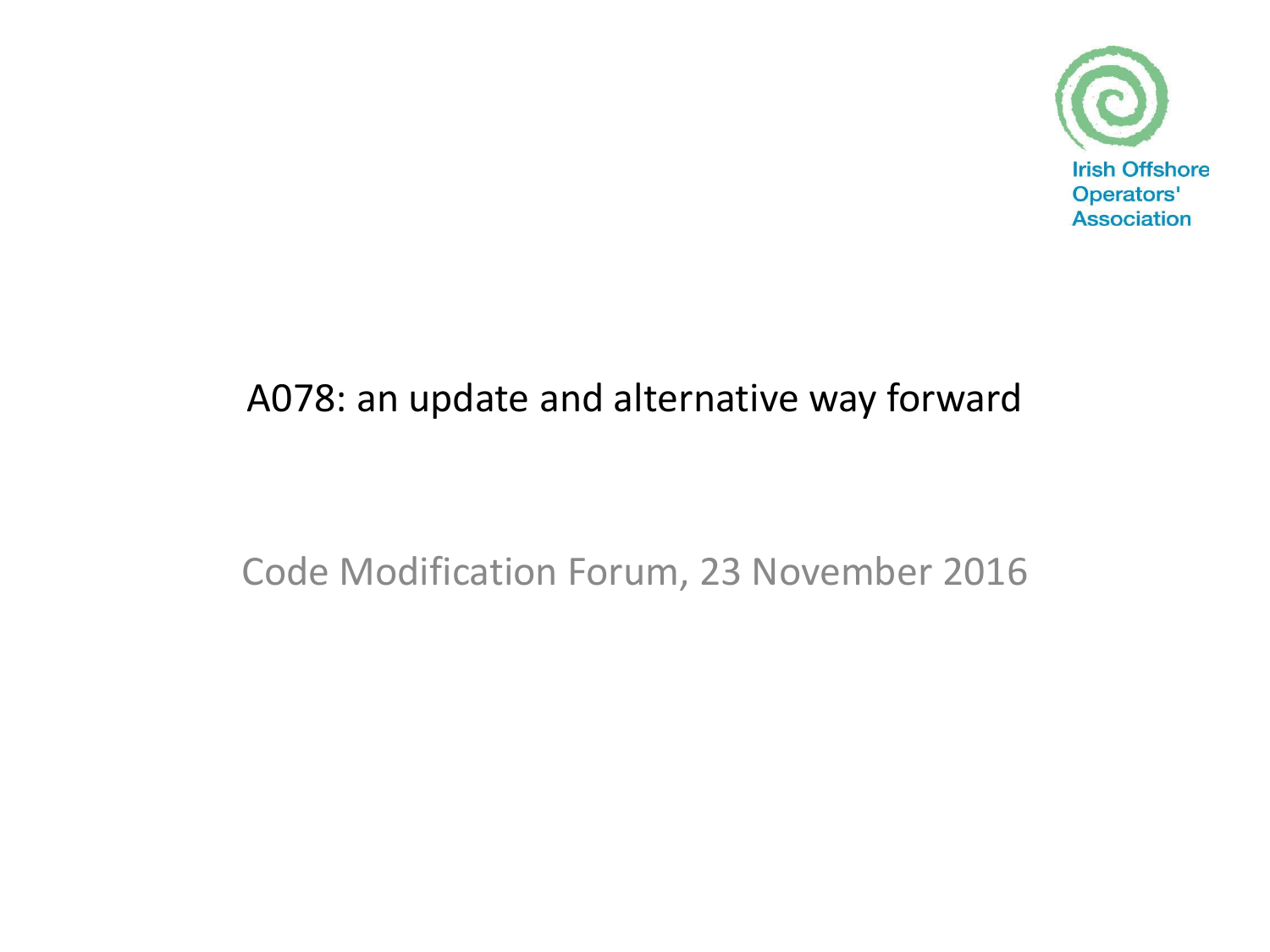## Code Mod Proposal A078: update and an alternative

- Code Modification Proposal A078 raised by IOOA
	- seeks to bring unutilized entry capacity back to market
	- suggested means of delivery is a reduced overrun charge
- Proposal also makes reference to existing Code provisions
	- designed to give effect to existing measures
	- part C, paragraph 11.3.6: Entry Capacity Overrun Charge
- CER's view
	- in favour of the principle in A078
	- asked GNI and IOOA to consider detailed rules
	- conversations between IOOA and GNI ongoing
	- potential alternative identified

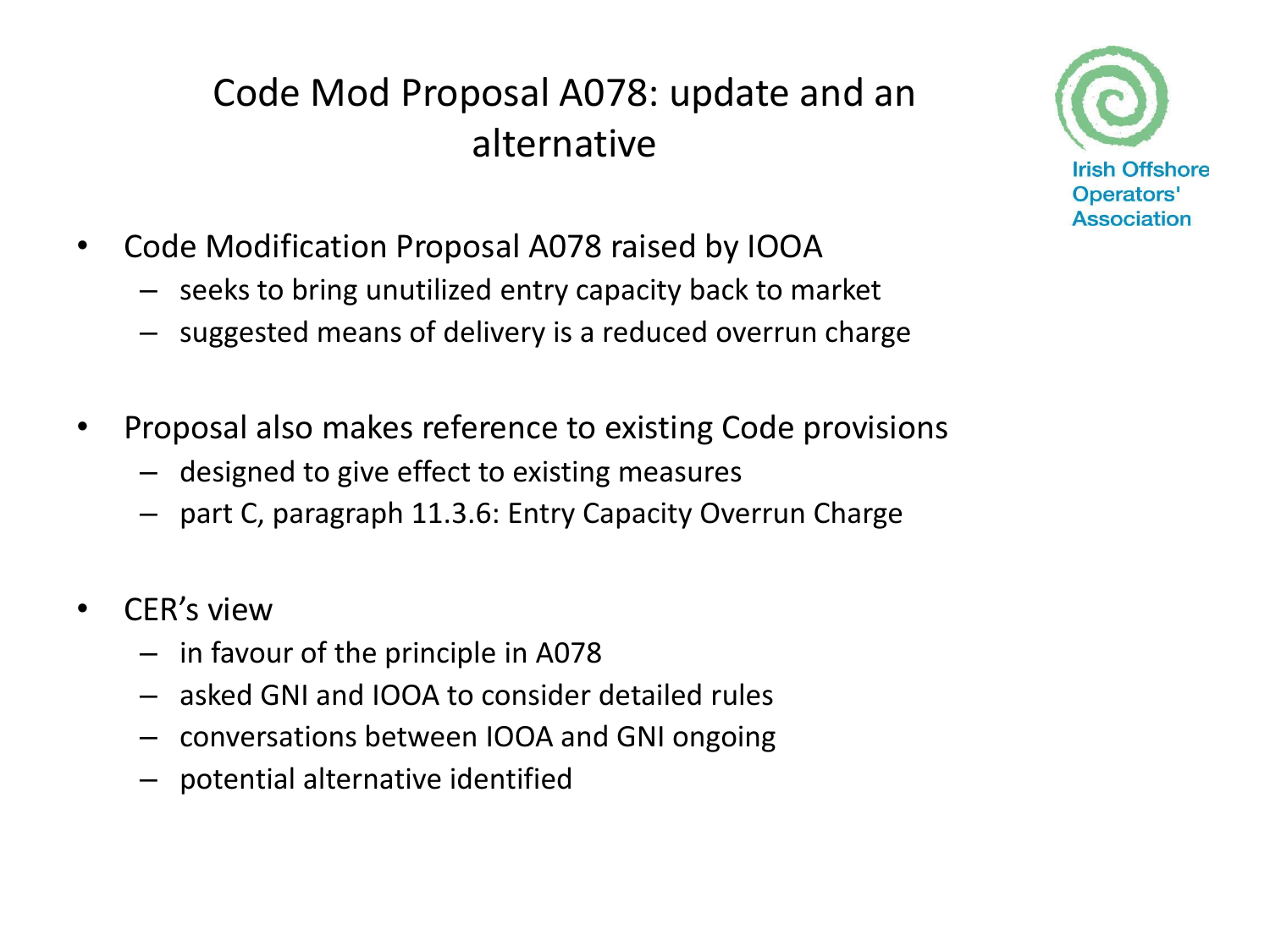## Alternative: Oversell Option



- At present GNI makes 103.87 GWh/d of entry capacity available
	- this matches the agreed export levels between GNI and the Corrib Operator
- An alternative to the mechanism proposed in A078 would be a capacity oversell by GNI
	- matches current situation at the Inch entry point
- How would it work?
	- GNI to sell in excess of 103.87 GWh/d entry capacity
	- no change in the physical amount of gas that could flow onto the network
	- no impact on GNI's operation of the network
- Question: how much to oversell?
	- it could be unlimited
	- IOOA's proposal would be to double the 103.87 figure
	- Corrib producers could evacuate all potentially stranded gas if situation arose